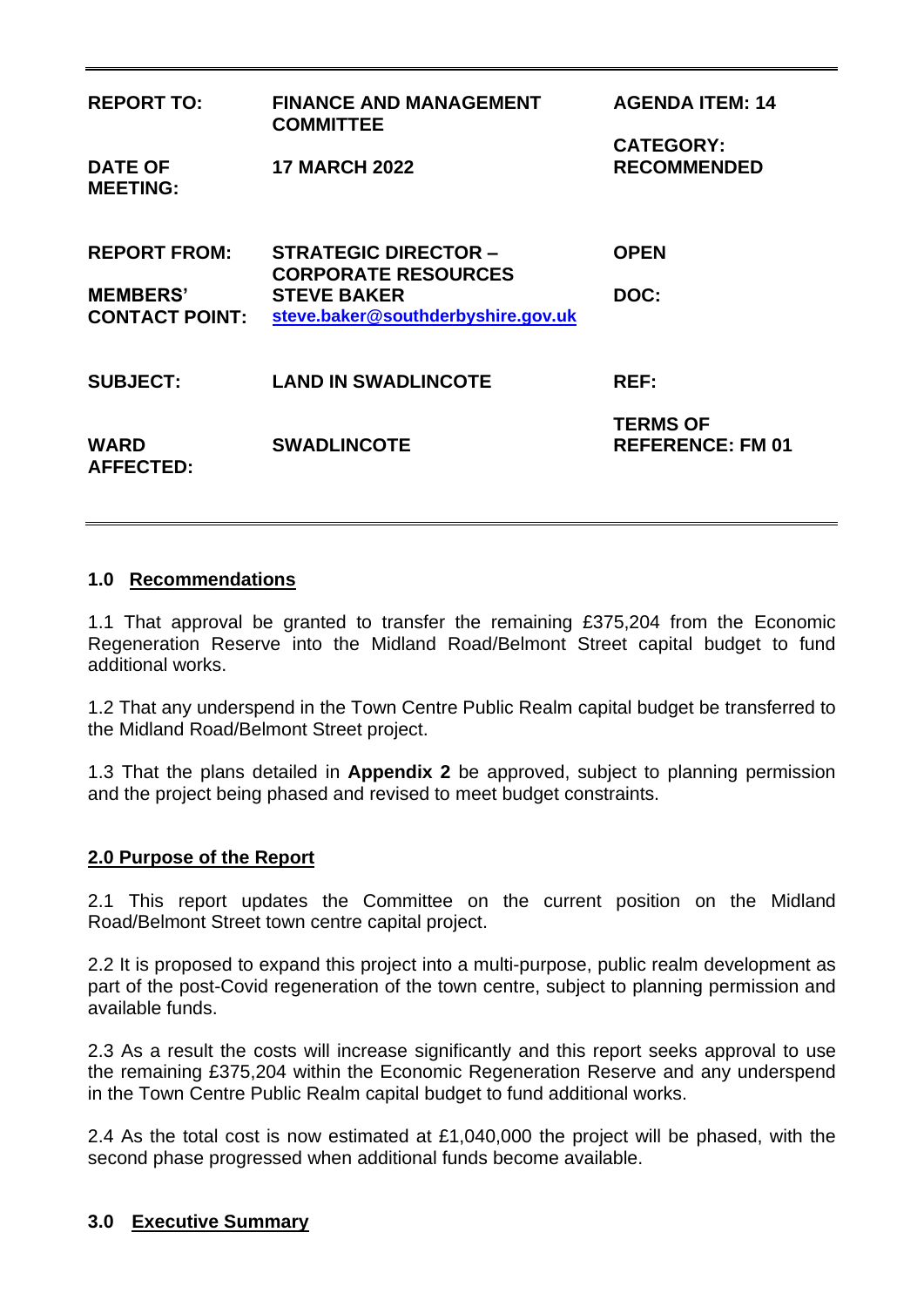3.1 In September 2020, the capital bidding round allocated £300,000 for the demolition of Bank House/Bretby View and creation of car parking on Midland Road/Belmont Street as shown in **Appendix 1**.

3.2 These works were intended to address the dilapidated condition of the buildings and ongoing anti-social behaviour and create an interim car park use until such time as the site is redeveloped.

3.3 In recognition of the need to aid the town centre's post-Covid economic recovery it is now proposed to expand this project into a multi-purpose public realm development, as shown in **Appendix 2**. The scheme has been extended to include the demolition of the Indoor Market and replacement with a multi-use events and parking area.

3.4 As a result the cost will increase significantly and this report seeks approval to use the remaining £375,204 within the Economic Regeneration Reserve and any saving in the Town Centre Public Realm project to fund additional works.

3.5 As the total cost is now estimated at £1,040,000 it will be necessary to progress the project in phases. The first phase will deliver the creation of the multi-purpose events and parking space on the Indoor Market site together with the demolition of Bank House and Bretby View and grouting/capping of the mineshaft identified in the ground investigations.

3.6 A second phase to create new car parking and a pocket park on the site of the cleared Bank House/Sabines Yard site will be completed when additional funding becomes available.

### **4.0 Detail**

4.1 In 2015, the Council purchased Bretby View/Sabines Yard as part of its town centre regeneration strategy, as shown in **Appendix 1**. The buildings have since been vacant pending clearance and redevelopment as part of the Civic Hub project.

4.2 The buildings are dilapidated and suffer anti-social behaviour and the capital bidding round in September 2020 allocated £300,000 to demolish them and create interim car parking.

4.3 The subsequent Covid pandemic has impacted significantly on both the Council's accommodation needs and the town centre economy. This has prompted a re-evaluation of the Council's property assets to ensure they reflect the changing working arrangements and contribute to the post-Covid economic recovery.

4.4 The Civic Hub project has now refocused on refurbishing the current Civic Offices with a view to delivering suitable accommodation for both Council staff and co-location with partner organisations.

4.5 The Council's Indoor Market and Midland Road/Belmont Street sites have the potential to make a significant contribution in reviving the town's economy through investment in public realm works. The Council is already investing in the refurbishment of The Delph shop frontages, with contractors now appointed to undertake these works.

4.6 The Town Centre Public Realm works will see The Delph resurfaced, together with the replacement of street trees and other works to improve the town's appearance. Initial ground investigations have confirmed the sub-structure stability is satisfactory, and an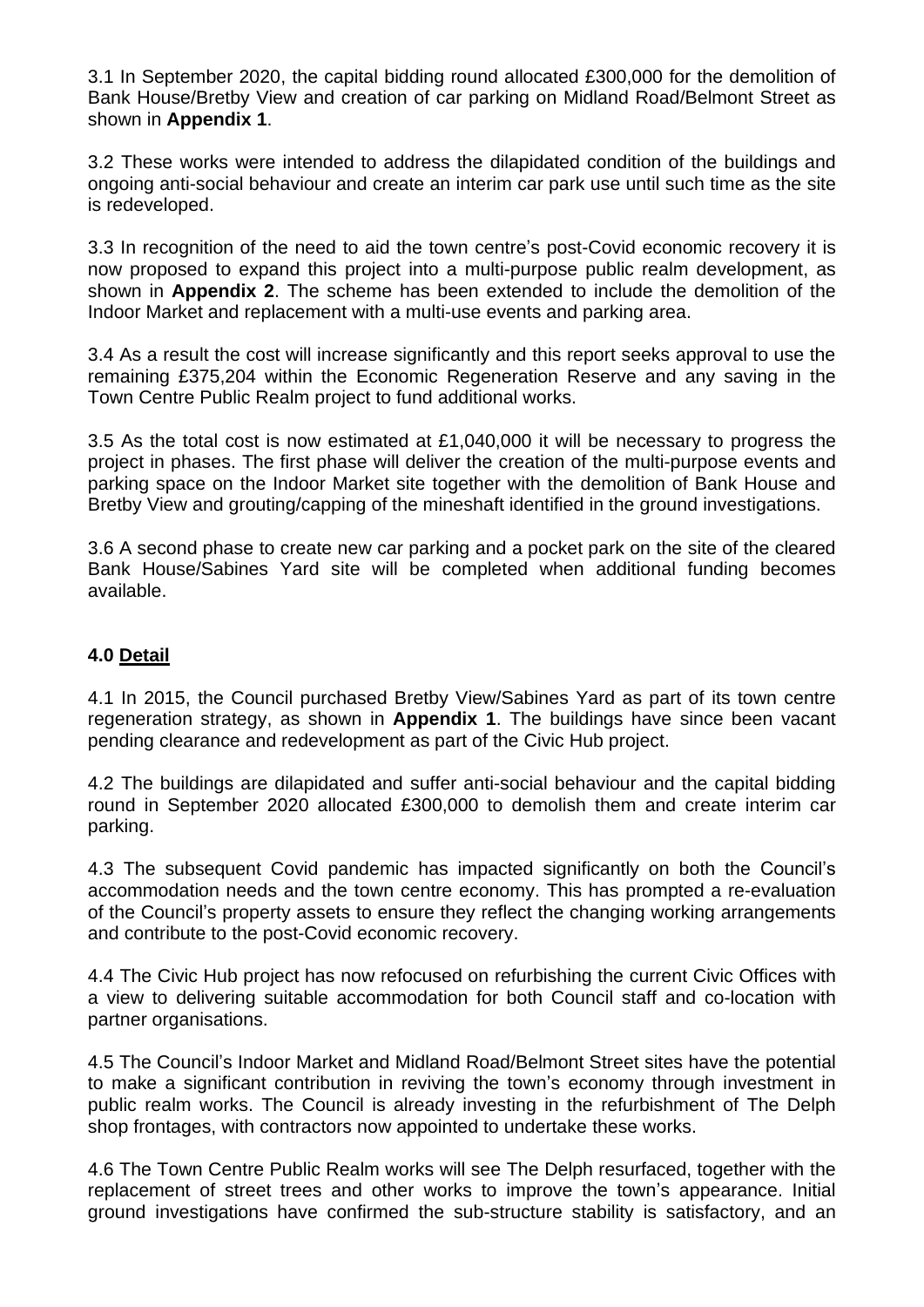initial consultation with a contractor has confirmed these works should be deliverable within the allocated capital budget.

4.7 The current surface will be replaced with granite for improved durability and is expected to be completed by October 2022 having regard to the timescales for the Planning and tender processes and apparent four month lead-in time for the supply of materials.

4.8 Architects have prepared drawings illustrating the proposals for both sites and these are shown in **Appendix 2**.

4.9 The works proposed for the two sites are as follows:

### **Indoor Market**

4.10 The Indoor Market roof will be removed which in itself will address anti-social behaviour and pigeon mess.

4.11 The site will then become a car park and multi-use events space. The stores to the rear will be enlarged and include kitchen facilities and the site will be enclosed and landscaped to allow ticketed events. The existing steel columns will be retained and repurposed as lighting and service columns.

4.12 The events envisaged include food fairs, car boots, beer gardens, open-air cinema/ theatre, trade shows etc.

4.13 Consultant engineers estimate the cost of these works at **£388,000** and it is intended that this element of the project will be completed as part of the Phase 1 works.

### **Bank House/Sabines Yard**

4.14 Bank House and Bretby View will be demolished and the site re-engineered through a cut and fill exercise to create car parking and a 'pocket park' to the south-east.

4.15 Bank House and Bretby View will be demolished as part of the Phase 1 works. A ground investigation has identified a mineshaft within the site, and this will need to be grouted and capped as part of this first phase.

4.16 The Council's consultant engineers estimate the cost of this demolition and mineshaft capping at **£145,000**. The Phase 1 works therefore total **£533,000** as shown in the Costs section below, and can be afforded if the remaining £375,204 Economic Regeneration sum is added to the original £300,000 capital allocation.

4.17 The next stage of works on this site would be the cut/fill/car park surfacing works, and these are best packaged as a single tender. As this work represents the majority of the remaining £507,000 cost, this creates a logical split between the two work phases. The practicality of including EV charge points will also be considered as part of this tender package.

4.18 It is proposed therefore that some remaining funds be used to tidy the site after demolition, but this second phase otherwise be progressed when additional funds become available.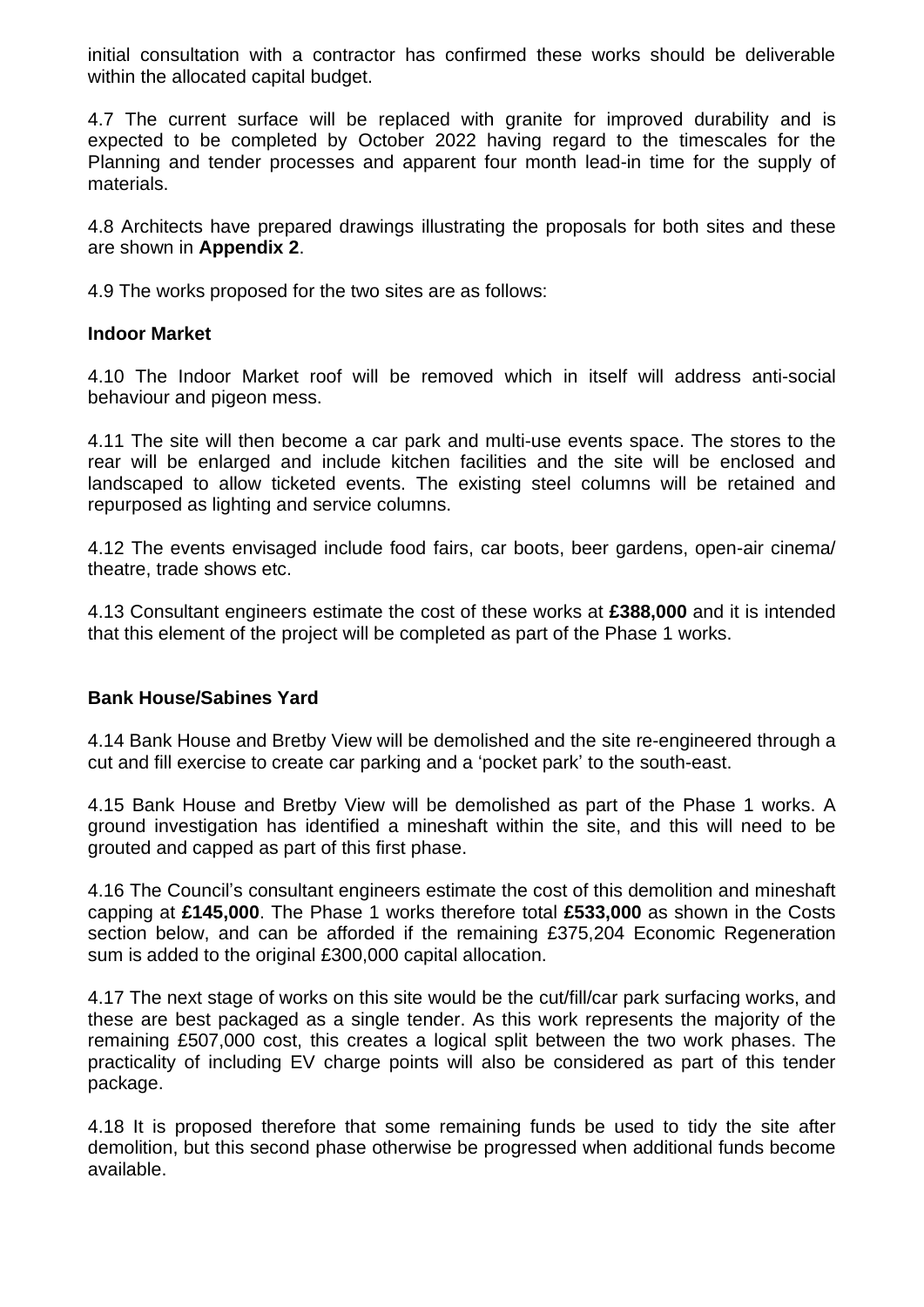# **5.0 Financial Implications**

## **Value for Money Tests**

# **a) Economic**

5.1 The site clearance and remediation will need to be undertaken in any event for the redevelopment of this site. The works therefore represent real progress towards the longer-term regeneration of the town.

5.2 Demolition of the dilapidated buildings will avoid future repair costs which would otherwise be required to ensure the premises are safe and secure.

# **b) Efficient**

5.3 The demolition will reduce the repair and maintenance liability which would otherwise be incurred to render the premises safe and secure. The site will need to be demolished in any event, and clearance now will generate maintenance cost savings in the period prior to development.

# **c) Effective**

5.4 The site clearance and public realm works will enable this underused site to be used more effectively.

## **d) Equitable**

5.5 The creation of free public car parking as part of this project will help support vulnerable groups such as small, town centre businesses and market traders.

## **Costs**

5.6 The balance on the Reserve is currently £375,204 after allocation from the £1,000,000 set-aside for regeneration works of £80,000 for the purchase of Unit 1 George Homes, £300,000 for the Town Centre Public Realm project and £244,796 for the Midland Road/Belmont Street capital project.

5.7 The Midland Road/Belmont Street project current totals £300,000 as this scheme had already been allocated £55,204 during a previous capital bidding round.

5.8 If the remaining amount on the Economic Regeneration Reserve is approved, the total amount available for the project and works now associated with this project is £675,204. This will fund the estimated cost of the Phase 1 works.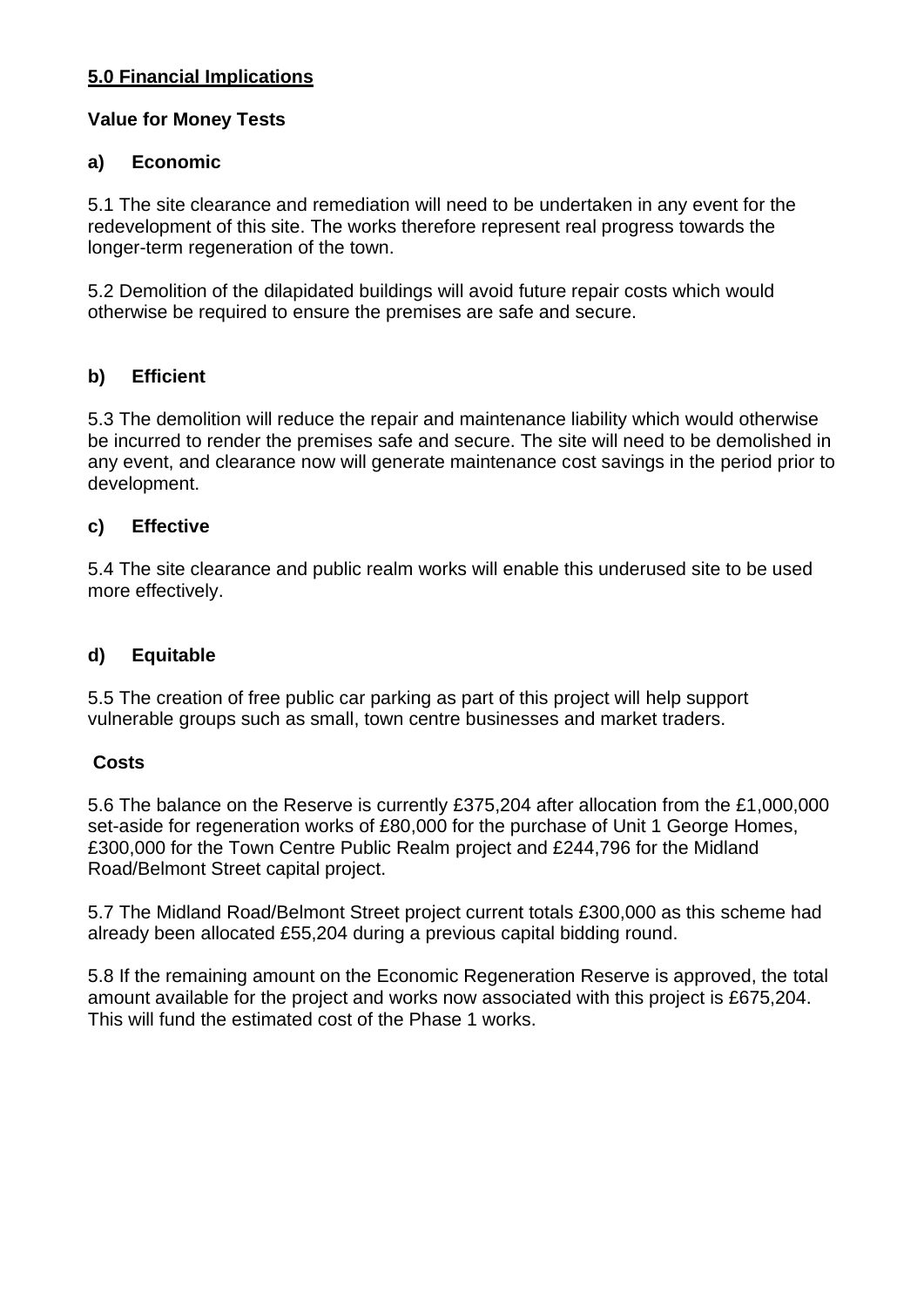5.9 A breakdown of the phase 1 costs for the proposed project is illustrated below:

| <b>ELEMENT</b>                                              | <b>BANKS HOUSE</b> | <b>MARKET HALL</b> |
|-------------------------------------------------------------|--------------------|--------------------|
| Construction (£)                                            | 25,200.00          | 300,740.00         |
| CCTV & Power Upgrade                                        | Excluded           | Inc                |
| <b>Mine Shaft Remedials</b>                                 | 100,000.00         | ۰                  |
| Preliminaries (£)                                           | 7,500.00           | 30,074.00          |
| Section 278 Works                                           | Excluded           | <b>Excluded</b>    |
| Contingency @ 5% (£)                                        | 6,635.00           | 16,540.70          |
| Professional Fees @ 10% (£)                                 | 3,270.00           | 33,081.40          |
| <b>BCIS Inflation - 2%</b><br>(Summer 2022 - Start on Site) | 2,852.10           | 7,608.72           |
| <b>Project Total</b>                                        | £145,457.10        | 388,044.82         |
| PHASE 1 - ESTIMATED PROJECT COST                            |                    | £533,501.92        |

## **6.0 Corporate Implications**

## **Employment Implications**

6.1 The creation of additional free car parking will support the most vulnerable, encouraging town centre activity and investment, particularly for small businesses suffering due to the economic impact Covid-19 and the market traders.

### **Legal Implications**

6.2 Not applicable.

### **Corporate Plan Implications**

6.3 A key aim of the Corporate Plan is to 'enhance the attractiveness of South Derbyshire', and 'improve public spaces to create an environment for people to enjoy.'

### **Risk Impact**

6.4 If the buildings are not demolished they will fall into increasing disrepair, representing a health and safety risk and requiring continued expenditure on reactive repairs to ensure they are safe and secure.

6.5 If the project did not proceed, the site would continue to be underused, and the opportunity to help local businesses during the peak of the economic impact of Covid-19 through the provision of public car parking and events facilities would be lost.

## **7.0 Community Impact**